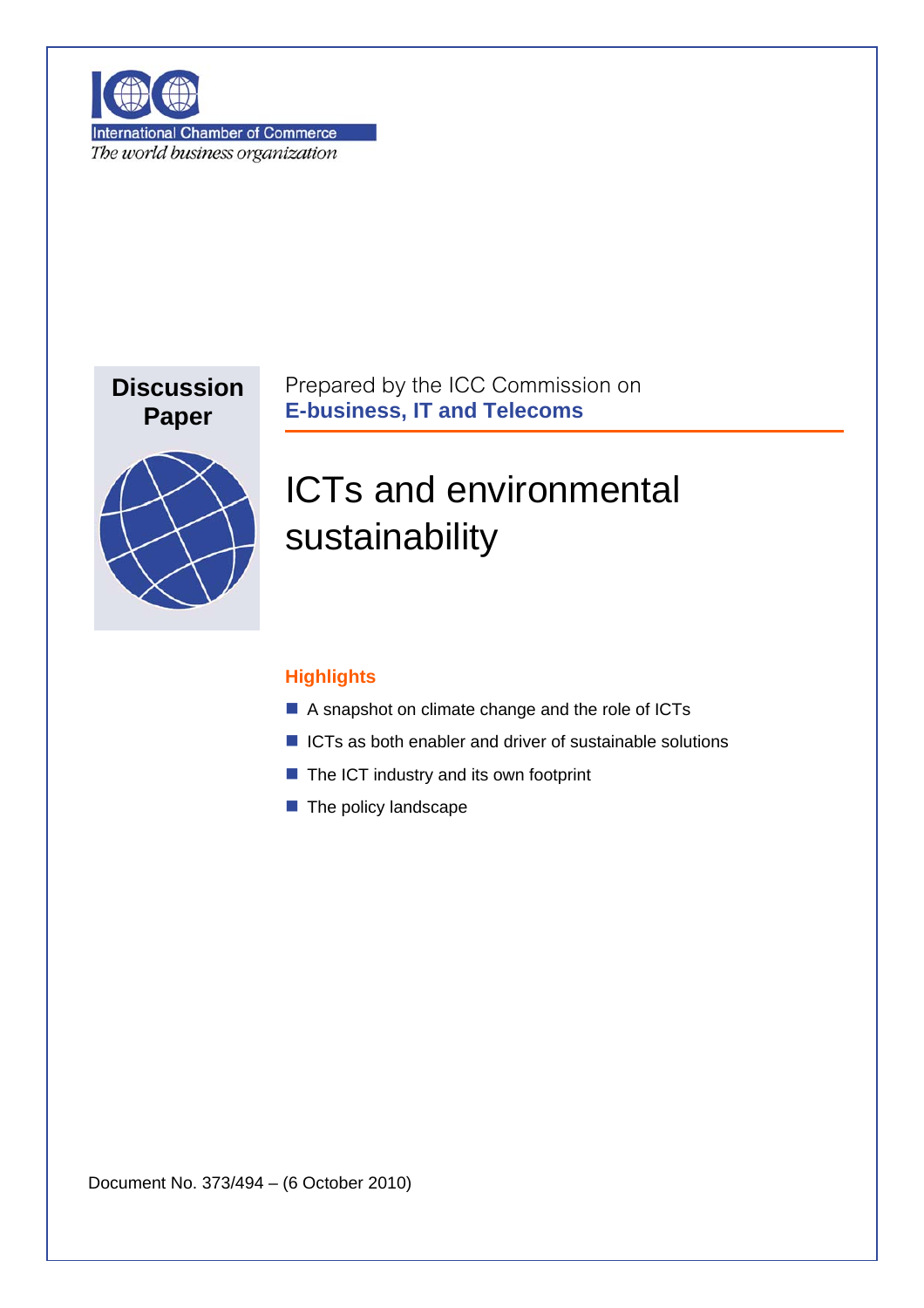# ICTs and environmental sustainability Discussion paper

### I. Introduction

Information and Communication Technologies (ICT or ICTs) continue to transform, around the world how we live, work and play. As a key contributor to growth and employment, ICTs increase efficiency and productivity, creating jobs and supporting business models which recognize the portability<sup>[1](#page-1-0)</sup> of information, workforce mobility and distribution of resources.

The power of ICTs as an economic enabler is particularly true in the context of increased availability of high-speed Internet. The Internet, which is an excellent example of the application of ICTs, has also been a major driver of globalization, multiplying the positive effects of innovation in management and operational processes, and the distribution of wealth and opportunities for employment. Generally speaking, for every dollar invested in broadband IP (Internet protocol) technologies and collaborative tools, another four dollars are generated in return.<sup>2</sup> And, the World Bank has estimated that for every 10% increase in high-speed Internet access, economic growth rises 1.[3](#page-1-2)%.<sup>3</sup>

Together with these economic implications of ICTs, industry can have key roles in addressing such critical societal goals as enabling transition to a low carbon economy by increasing energy efficiency, reducing energy use and managing scarce resources. Climate change is one of the most pressing challenges of our times, linked as it is with real needs for energy, development and economic growth. It is a global long-term problem that requires collaborative solutions, and the engagement of all countries in a cooperative spirit will be crucial to success. Smart ICT applications and the Internet can enable energy efficiency improvements in areas as diverse as building design and maintenance, transport and logistics, electricity generation, distribution and consumption, travel substitution, product dematerialization and enable a myriad of other daily process efficiencies. Equally, ICTs provide information and analytic tools to organizations and individual consumers which empower them to adapt their behaviour in an environmentally responsible manner.

#### II. A snapshot on climate change and the role of ICTs

Global green-house gas (GHG) emissions from human activities have grown since pre-industrial times, with an increase of 70% between 1970 and 200[4](#page-1-3).<sup>4</sup> Most of the observed increase in global average temperatures since the mid-20th century is very likely due to the increase in anthropogenic GHG concentrations.<sup>5</sup> New scientific research, which has occurred since the Inter-governmental Panel on Climate Change's (IPPC) Fourth Report was issued in 2007, indicates that changes in GHG concentrations and sea-levels are occurring faster than expected, and the risks of major regional climate disruptions are greater than were predicted even a few years ago.<sup>[6](#page-1-5)</sup>

ICT use is responsible for approximately 2-3 % of current global carbon dioxide emissions. However,

<span id="page-1-0"></span>*<sup>1</sup> In this context, portability is defined as the ability for people to re-use their data across interoperable applications.* 

<span id="page-1-1"></span>*<sup>2</sup> Frost & Sullivan also estimated in 2009 that approximately 500,000 new jobs are created for every \$10 billion increase in digital investment.*

<span id="page-1-2"></span>*<sup>3</sup> See Information and Communications for Development 2009: Extending Reach and Increasing Impact, World Bank Publications 2009, at: [http://web.worldbank.org/WBSITE/EXTERNAL/NEWS/0,](http://web.worldbank.org/WBSITE/EXTERNAL/NEWS/0) contentMDK:22231728~pagePK: 64257043~pi PK:437376~theSitePK:4607,00.html.* 

<span id="page-1-3"></span>*<sup>4</sup> See Intergovernmental Panel on Climate Change's Fourth Report, UN Inter-governmental Panel on Climate Change 2007, at: http://www.ipcc.ch/#.* 

<span id="page-1-4"></span>*<sup>5</sup> Id.* 

<span id="page-1-5"></span>*<sup>6</sup> Richardson, et al., Synthesis Report - Climate Change Global Risks, Challenges & Decisions, Copenhagen (10-12 March 2009): [www.climatecongress.ku.dk](http://www.climatecongress.ku.dk/).*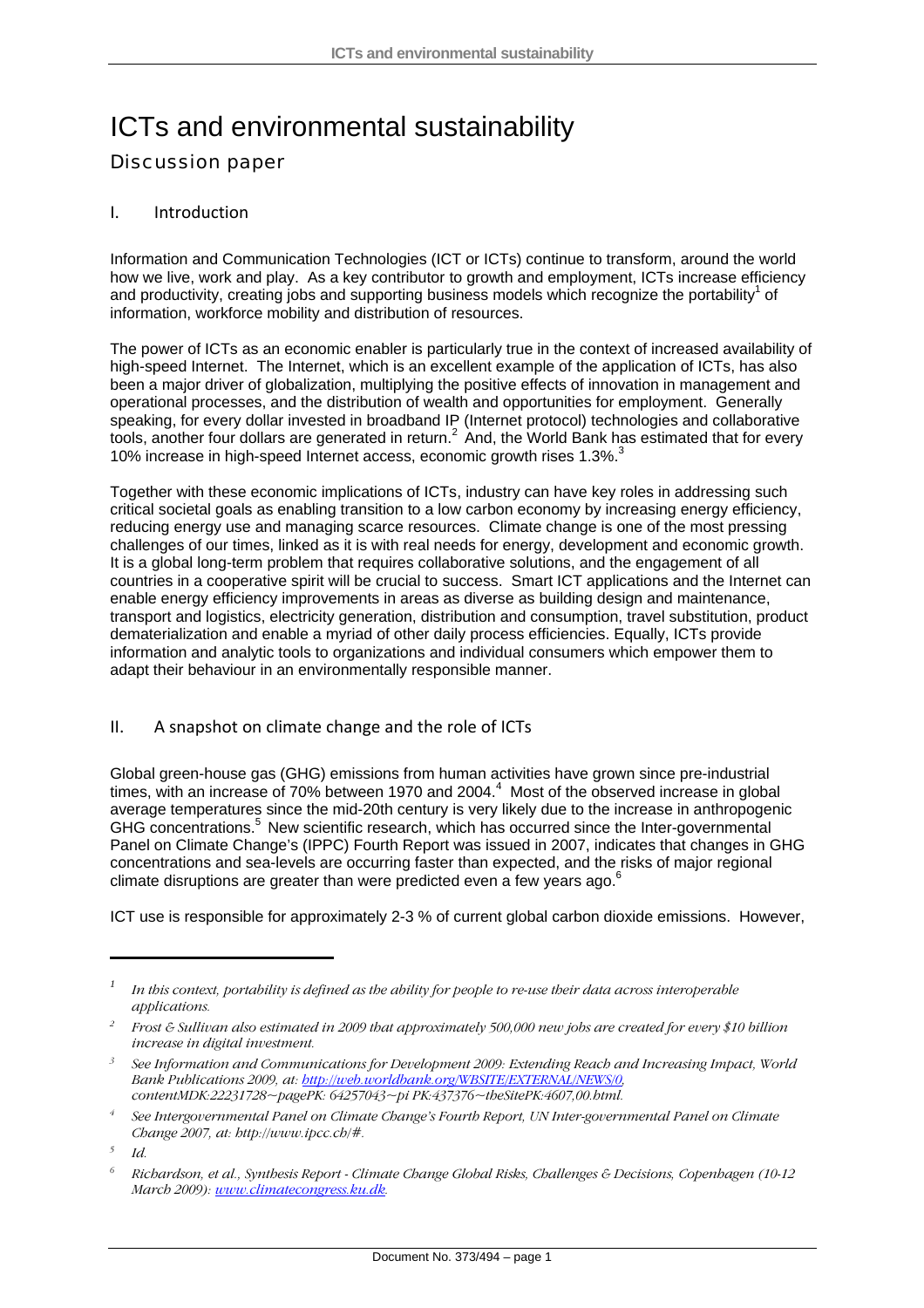the use of ICTs accounts for roughly 40% of recent overall productivity growth among OECD countries. The application of ICTs has real potential to reduce energy consumption in the remaining 97- 98% of carbon emissions. The notion that ICTs are part of the solution – they can have significant impact to enable socio-economic policy agendas, particularly in reduction of carbon footprint – was at the heart of the GeSI (Global e-Sustainability Initiative) Smart 2020 study. This study found that ICTs, when deployed strategically in business processes and to eco-enable everyday activity, have the potential to reduce global carbon dioxide emissions by 15% equal to [7](#page-2-0).[8](#page-2-1) GtCO2e by 2020<sup>7</sup>, an amount five times larger than its own carbon footprint.

In the United Kingdom, the Stern Review<sup>[9](#page-2-2)</sup> suggested, as an interim target, that developed countries seek to reduce emissions 20-40% below 1990 levels.<sup>10</sup> Subsequently, the Copenhagen Accord, reached on 18 December 2009, recognized "the scientific view that the increase in global temperature should be below 2 degrees Celsius," in the context of sustainable development, to combat climate change.<sup>11</sup> Based in part upon the analysis undertaken in GeSI, the goals recommended in the Stern Review and issues like those addressed in the Copenhagen Accord, the European Policy Centre (EPC) task force on economic recovery identified three critical elements that must be put into place in order to achieve ambitious climate goals:

- Carbon-accounting infrastructure to make energy use and carbon emissions visible;
- Smart electrical power grid system, to accommodate new demands for renewable energy, energy efficiency and consumer empowerment; and
- $\bullet$  High-speed broadband access to the Internet, to enable telework and other efficiencies.<sup>[12](#page-2-5)</sup>

With nearly 70 percent of industry with revenues of US\$1 billion or more planning to increase spending on energy efficiency and climate change within the next 12 months, far-reaching opportunities exist for the ICT sector to be a key element in the drive to lower emissions.<sup>1</sup>

### III. ICTs as both enabler and driver of sustainable solutions

■ Facilities management and smart grids

Some of these opportunities relate to ICT use in more efficient facilities management. For instance, sensor-based broadband applications can foster effective responses to environmental change as well as improving efficiency of current building and grounds systems. The potential total emissions avoidance from the implementation of smart building solutions, for example, are estimated to be as

<span id="page-2-0"></span>*<sup>7</sup> Various units of measure are used throughout this document, and a conscious decision was made to depict units of measure applied in the original work or effort, rather than attempt to harmonize among disparate measures for purposes of this paper and perhaps misrepresent the findings.*

<span id="page-2-1"></span>*<sup>8</sup> Global e-Sustainability Initiative, Smart 2020 Report 2008, at: [www.smart2020.org/\\_assets/files/02\\_Smart2020Report.pdf](http://www.smart2020.org/_assets/files/02_Smart2020Report.pdf) [hereinafter "Smart 2020 Report"], p. 20. For example, GeSI estimated that smart buildings that consume less energy could abate up to 360 million metric tons of CO<sub>2</sub> and save \$20-\$40 billion.* 

<span id="page-2-2"></span>*<sup>9</sup> The Stern Review on the Economics of Climate Change (http://www.occ.gov.uk/activities/stern.htm), the most comprehensive review ever carried out on the economics of climate change, was published on October 30 2006 and was lead by Lord Stern, the then Head of the U.K. Government Economic Service and former World Bank Chief Economist. See also Stern, N (2008), Key Elements of a Global Deal on Climate Change, LSE, [www.lse.ac.uk/collections/climateNetwork/ publications/KeyElementsOfAGlobalDeal\\_30Apr08.pdf](http://www.lse.ac.uk/collections/climateNetwork/ publications/KeyElementsOfAGlobalDeal_30Apr08.pdf).* 

<span id="page-2-3"></span>*<sup>10</sup> See id., at 10-11.* 

<span id="page-2-4"></span><sup>&</sup>lt;sup>11</sup> *The Copenhagen Accord, a document that delegates to the 15<sup>th</sup> session of the Conference of Parties (COP 15) to the United Nations Framework Convention on Climate Change agreed to "take note of", can be viewed at: [http://unfccc.int/files/meetings/cop\\_15/application/pdf/cop15\\_cph/auv.pdf.](http://unfccc.int/files/meetings/cop_15/application/pdf/cop15_cph/auv.pdf)* 

<span id="page-2-5"></span>*<sup>12</sup> Economic Recovery to a Greener Economy: Mobilising ICT-based Innovations, EPC Policy Brief (July 2009), at: http://www.epc.eu/documents/uploads/373530745\_Economic%20recovery%20to%20a%20greener%20economy.pdf* 

<span id="page-2-6"></span>*<sup>13</sup> See Zabarenko, Deborah, Majority of Firms will Spend More on Climate Change, Reuters (25 May 2010).*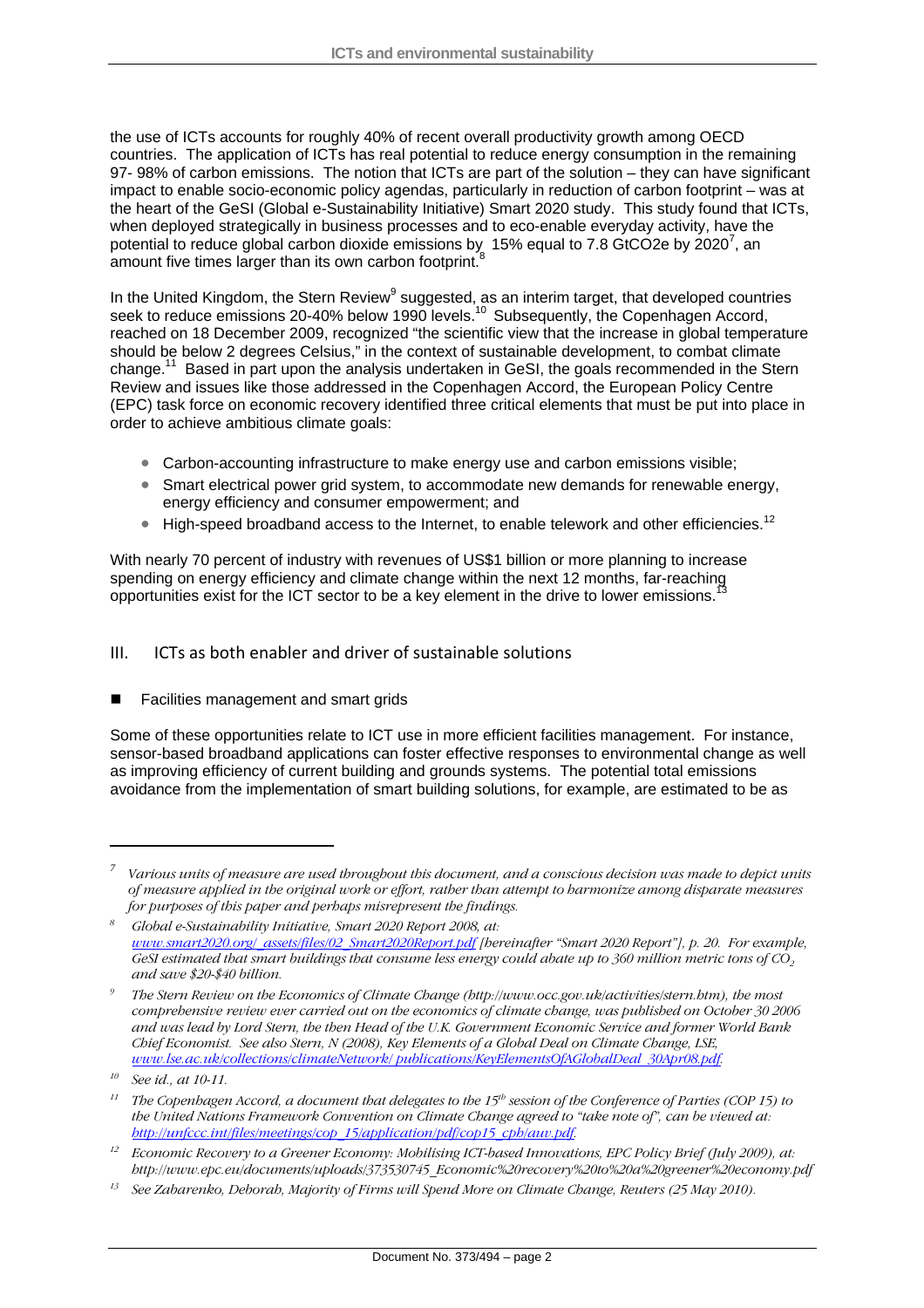high as 1.68Gt C02e by 2020.<sup>14</sup> Related studies have identified that advanced technologies in the facilities space, such as Building Energy Management Systems (BEMS), could lead to energy savings of between 5%-40%.[15](#page-3-1) The cost savings attributable to smart metered buildings has also been estimated at \$40-\$50 billion per year.<sup>16</sup> Further, a smart electrical grid – an ICT-enabled energy management system, which overlays a communications control network on the electrical grid – could potentially reduce CO2 emissions in the U.S. by up to 480 MMT of CO2 and save \$15-\$35 billion in energy and fuel costs.<sup>[17](#page-3-3)</sup>

#### **Examples**

Deutsche Telekom and T-Systems, in cooperation with ABB, have launched a project to establish platforms for the management of energy distributions networks and smart homes. Digital meters send the consumption data via radio communication or DSL, software processes the information and makes it available to the customer on a personalized Internet portal – and the information can be updated every 15 minutes if desired. Integration of the smart meter marks the first step for Friedrichshafen's (the first test city in the project) toward implementation of a full smart grid solution. The objective is to incrementally equip power supply systems with communication solutions in order to better attune supply and demand.

In the U.S., Verizon Wireless is working with Consert, IBM and the Fayetteville Public Works Commission in North Carolina to launch a smart grid pilot project with more than 200 commercial and residential participants.<sup>18</sup> Users can set daily use profiles, check and adjust energy consumption from an Internet connection, select a monthly target bill amount and authorize public works to cycle their appliances off for brief periods during peak energy times. Results to-date indicate that the typical consumer can save, on average, 15% or more of their normal energy use solely through monitoring.

Also helping U.S. consumers to understand the economics of their consumption patterns, AT&T is working with SmartSynch to deploy a cost-effective point-to-point solution in which energy meters communicate directly with a utility's central system over a wireless network. Through use of a SIM card installed in every smart meter, much like a mobile phone, the AT&T service enables intelligent energy decisions through meter reading at set intervals, remote service connect/disconnect capabilities and real-time notification of outages.

Telefónica is also working actively on the contribution of ICTs for the development of smart buildings services, having recently launched "inmotics", an innovative service which consists of the remote control of energy systems and electricity consumption from devices and building lighting. This solution provides all the needed tools to intelligently control all the consumption elements within an office network, allowing energy consumption within buildings to be automatically controlled and reduced by an estimated 27%, with related reduction in CO2 emissions, according to the experiences of several banking and services companies engaged in the pilot.

The "Sustainable City" concept developed by France Telecom-Orange is a multi-network solution (radio, GPRS, Internet) that provides a wide array of information for municipal management, including environmental surveillance, management of street lighting, waste containers, municipal watering systems and traffic. The concept began as an experiment in 2007 in the city of Cagnes-sur-Mer, in the South of France. Based on "machine-to-machine" (M2M) operating techniques, "the sustainable city" enables the city of Cagnes-sur-Mer to automatically control its environment parameters in real time via a network of sensors, for temperature (seawater, air), sound disturbances, wind speed, UV

<span id="page-3-0"></span>*<sup>14</sup> See Green Technology: Driving Economic and Environmental Benefits from ICT, a World Econ. Forum Report (Jan. 2009) [hereinafter "Green Technology"], at:* 

*[http://www.weforum.org/pdf/ip/ittc/Green%20Technology%20Report.pdf,](http://www.weforum.org/pdf/ip/ittc/Green Technology Report.pdf) at 11.* 

<span id="page-3-1"></span>*<sup>15</sup> See id. at 11, citing Oxford University, "Six Cases of Corporate Strategic Responses to Environmental Regulation."*

<span id="page-3-2"></span>*<sup>16</sup> See id.*

<span id="page-3-3"></span>*<sup>17</sup> See Green Technology, supra note 14, at 8.*

<span id="page-3-4"></span>*<sup>18</sup> Verizon 09/10 Corporate Responsibility Report, p. 56, at: http://responsibility.verizon.com/images/vz\_uploads/ verizon\_cr\_report\_2009-2010.pdf.*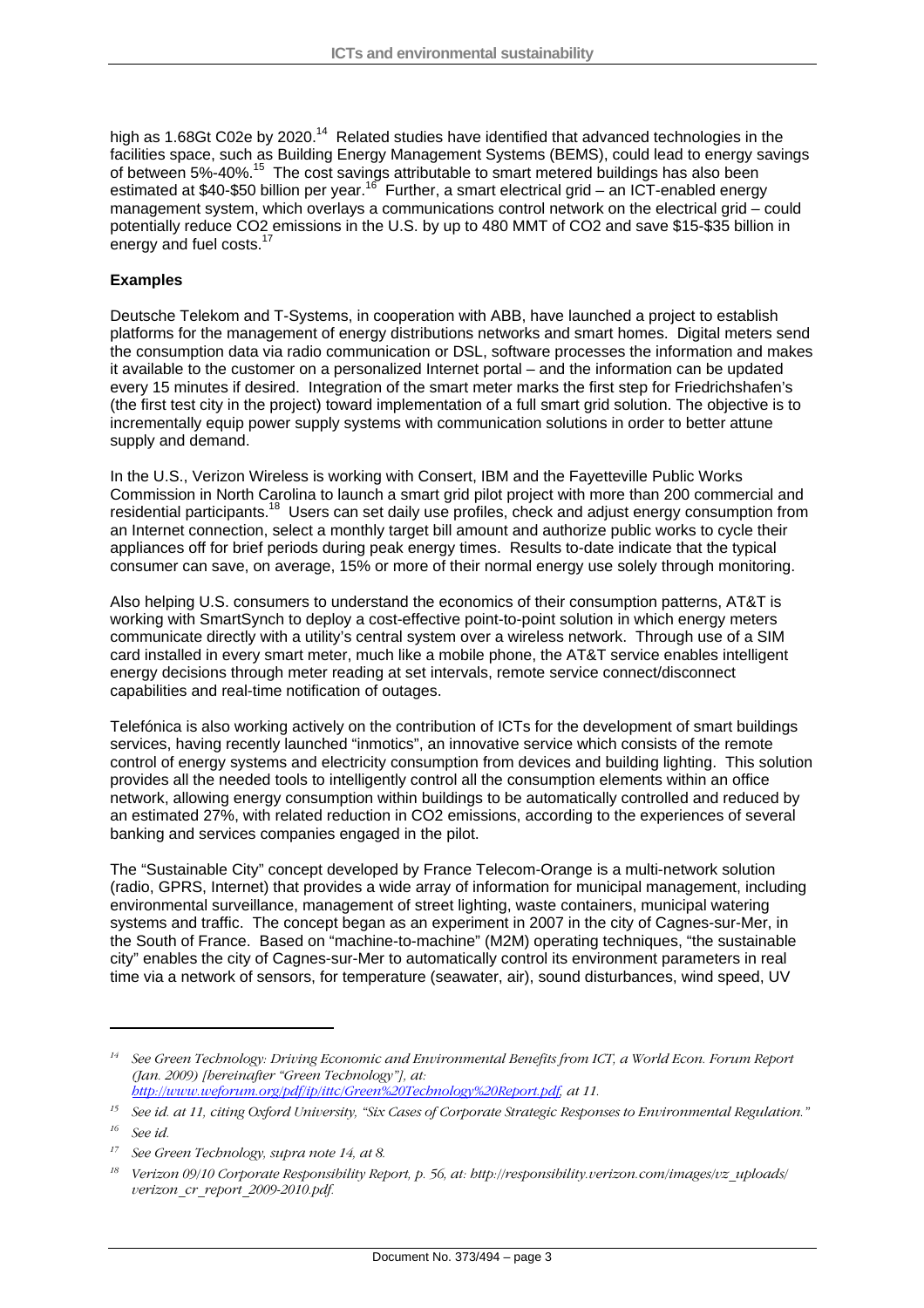index and hydrometers.

In the U.K., BT is joining forces with Arqiva and Detica to offer a dedicated and secure long range radio communications solution for the U.K. government's proposed smart metering initiative. Due to cover 28 million homes and small business properties by 2020, this multi-billion pound initiative is designed to reduce energy costs and lower Great Britain's carbon dioxide emissions by 2.6 million tonnes per year once the rollout is complete.<sup>19</sup>

The full potential of intelligent ICT solutions such as smart grids, buildings and homes may not immediately be realized unless consumer behaviour is also changed, and this will require and enabling policy environment. Consumer and user education will be a critically important complement to any policies and programs on ICTs and the environment. Denmark's Action Plan for Green IT, for instance, highlights children and young people as the largest group of private ICT consumers, and it envisions increasing environmental awareness by using favored communications platforms – gaming and social networking sites – for messaging.<sup>20</sup> Similarly, Japan's Green IT Initiative aims to increase societal awareness of environmental issues through measurement and visualization of the net impact of ICTs on the environment.<sup>[21](#page-4-2)</sup>

The Connected Urban Development (CUD) partnership, including Cisco and the Clinton Global Initiative, is also seeking to actualize technology-driven goals through education – demonstrating emissions reduction through ICT-enabled improvements in the efficiency of urban infrastructure. The emphasis of CUD is on partnerships with global cities to promote innovative practices for reducing carbon emissions while fostering economic growth. The founding CUD cities are: San Francisco, Amsterdam and Seoul, with Birmingham, Hamburg, Lisbon and Madrid having joined the program in 2008[.22](#page-4-3)

#### Transportation infrastructure

In this era of heightened concern regarding climate change, how we organize traffic and travel has become a critical concern, particularly for urban environments. If there is less traffic, there is less CO2. It is estimated that the amount of fuel wasted by congestion in U.S. urban areas alone has increased 480%, from 500 million gallons to 2.9 billion gallons from 1982 to 2005.<sup>23</sup> ICT-based services and solutions can help to optimize traffic flows and, where possible, avoid them completely. For instance, improvements in supply chain logistics can minimize travel among distribution networks. Telematics solutions can optimize loading and route management for goods transport vehicles, taking more traffic off the road and lowering logistics company costs. Optimal route management – through smart mapping and other tools enabled by ICTs – can work to impact the average time that a car driver spends today in traffic jams, which equates to a full three days and nights per year or, if measured for all, approximately 14 billion liters in unnecessarily used fuel.

Another example of opportunities for improved efficiency is fleet management telematics, which can track and monitor vehicle idle time, with a tremendous potential to reduce fuel costs and CO2 emissions. For instance, France Telecom-Orange M2M fleet management solution enables users to improve their vehicle preventive maintenance by reducing covered distances and monitoring engine performance. The benefit is two-fold: greater productivity and decreased CO2 emissions, particularly when remote monitoring and metering solutions are extended to management of public infrastructure. For example, the remote gas consumption metering system developed by Orange Business Services for Primagaz resulted in a 48-metric ton reduction in CO2 in 2009.

<span id="page-4-0"></span>*<sup>19</sup> BT has also launched an additional service in this area. Entitled Carbon Impact Assessment, the solution assists customers to understand and reduce the carbon footprint arising from their own use of ICT services.*

<span id="page-4-1"></span>*<sup>20</sup> See OECD, Towards Green ICT Strategies: Assessing Policies and Programmes on ICT and the Environment (2009), at 20.* 

<span id="page-4-2"></span>*<sup>21</sup> See Green Technology, supra note 14, at 21.*

<span id="page-4-3"></span>*<sup>22</sup> For more information, see: [www.connectedurbandevelopment.org.](http://www.connectedurbandevelopment.org/)* 

<span id="page-4-4"></span>*<sup>23</sup> See Green Technology, supra note 14, at 13, citing Technology CEO Council, "A Smarter Shade of Green."*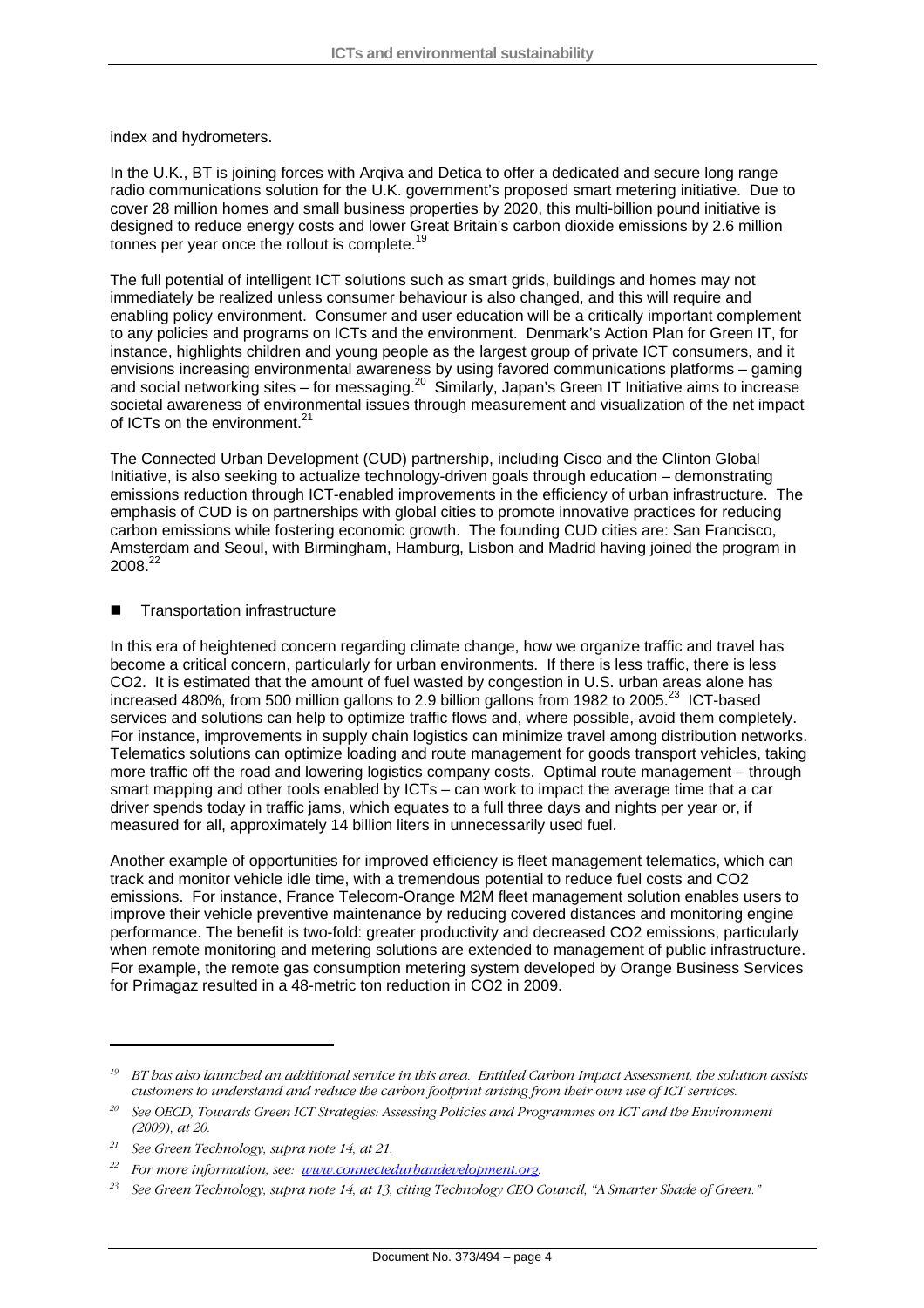Similarly, through the deployment of Oracle Corporation's Transportation Management Software, Kraft Foods was able to reduce costs in its large-scale food production distribution operation in the United States which includes 500 shipping points, 6000 destinations and 2500 trucks on the road each day. The transportation management application enabled a reduction in wasteful, energy consuming and costly empty truck movements. In the first year, 500,000 miles of "empty miles" were eliminated also enabling a reduction in greenhouse gas emissions by an average of 3.3 pounds per mile.

In the U.S., traffic congestion creates a US\$78 billion annual drain on the U.S. economy in the form of 4.2 billion lost hours.<sup>24</sup> It is estimated that efficiencies in ground transportation, many of which would rely on ICT to be actualized could reduce travel time and congestion, shaving off up to 440 MMT of  $CO2$  emissions and saving \$65-\$115 billion.<sup>25</sup> As products and services become 'digital', online delivery can also reduce environmental impacts across all sectors of the economy. Online-enabled fulfillment of off-line commerce has demonstrated benefits, as a doubling in e-commerce over a 10 period could enable a total reduction in greenhouse gases emissions of 206.3 million tons (187 million .<br>metric tons) per decade.<sup>[26](#page-5-2)</sup>

France and Germany have already advanced campaigns advocating the use of public transport to reduce congestion and green-house emissions – campaigns made more appealing thanks to the application of ICT solutions. Both countries are presently among the most advanced in Europe in the deployment of contactless applications such as public transport ticketing services via mobile phones (also called "near field communication," or NFC). The French association of transport authorities, in cooperation with mobile operators and transport companies, launched a commercial pilot applying mobile NFC in Nice in May 2010. The Paris region and several other French cities have also announced their intentions to deploy NFC solutions dubbed "Touch & Travel" – which are also currently piloted among Frankfurt, Cologne, Düsseldorf, Hannover and Berlin.

■ Travel substitution and global collaboration

Travel substitution (virtual meetings and flexible work arrangements facilitated by IP networks) could reduce CO2 by up to 130 MMT and save \$20-\$40 billion.<sup>27</sup> For instance, Cisco's use of its own Telepresence solution, as of mid-2009, resulted in an avoidance of 120,815 in-person meetings, with a travel cost savings of \$483 million, productivity savings (in employee time re-tasked from travel) of \$181 million, and a GHG reduction of 260,960 metric tons (equivalent to taking 45,149 cars off the road. $^{28}$ 

To date, Telefónica has installed 17 Telepresence rooms in its offices worldwide, generating a collaborative space for time optimisation and the reduction of the international travel costs and CO2 emissions associated with travel to meetings. Early indications were that the use of Telepresence rooms across the group has a potential to reduce CO2 emissions by 7500 tons per year, considering an average of 200 to 300 business trips avoided per month.<sup>29</sup> In the "Telepresence Revolution," a

<span id="page-5-0"></span>*<sup>24</sup> See id.*

<span id="page-5-1"></span>*<sup>25</sup> See US Addendum to the GeSI Smart 2020 Report [hereinafter "US Addendum to Gesi Report"], at 8, available at <http://www.gesi.org/ReportsPublications/tabid/60/Default.aspx>.* 

<span id="page-5-2"></span>*<sup>26</sup> See id. In 2006, European B2C e-commerce sales of goods and services (including online travel, event tickets, and digital downloads) totaled US\$182 billion. With a projected annual growth rate of 34% through 2010, the market is projected to triple, reaching US\$578 billion by 2010. Both in the U.S. and Europe, the vast majority of sales is in the B2B (business to business) segment, which accounts for around 87% of the total online sales in Europe and about US\$2.2 trillion of turnover in the U.S. Id.*

<span id="page-5-3"></span>*<sup>27</sup> See id., at 42.* 

<span id="page-5-4"></span>*<sup>28</sup> For more information on Telepresence, see: www.informationweek.com/news/government/statelocal/showArticle.hjtml?article ID=224200650. Verizon presently operates 29 high-definition videoconferencing sites, including 12 internationally, using Cisco's Telepresence product on its own global network. See Verizon 09/10 Corporate Responsibility Report, p. 53, at:* 

*http://responsibility.verizon.com/images/vz\_uploads/verizon\_cr\_report\_2009-2010.pdf.* 

<span id="page-5-5"></span>*<sup>29</sup> For additional information, see: http://www.global.telefonica-data.com/es/catalogo/telepresencia/calculo telepresencia.html.*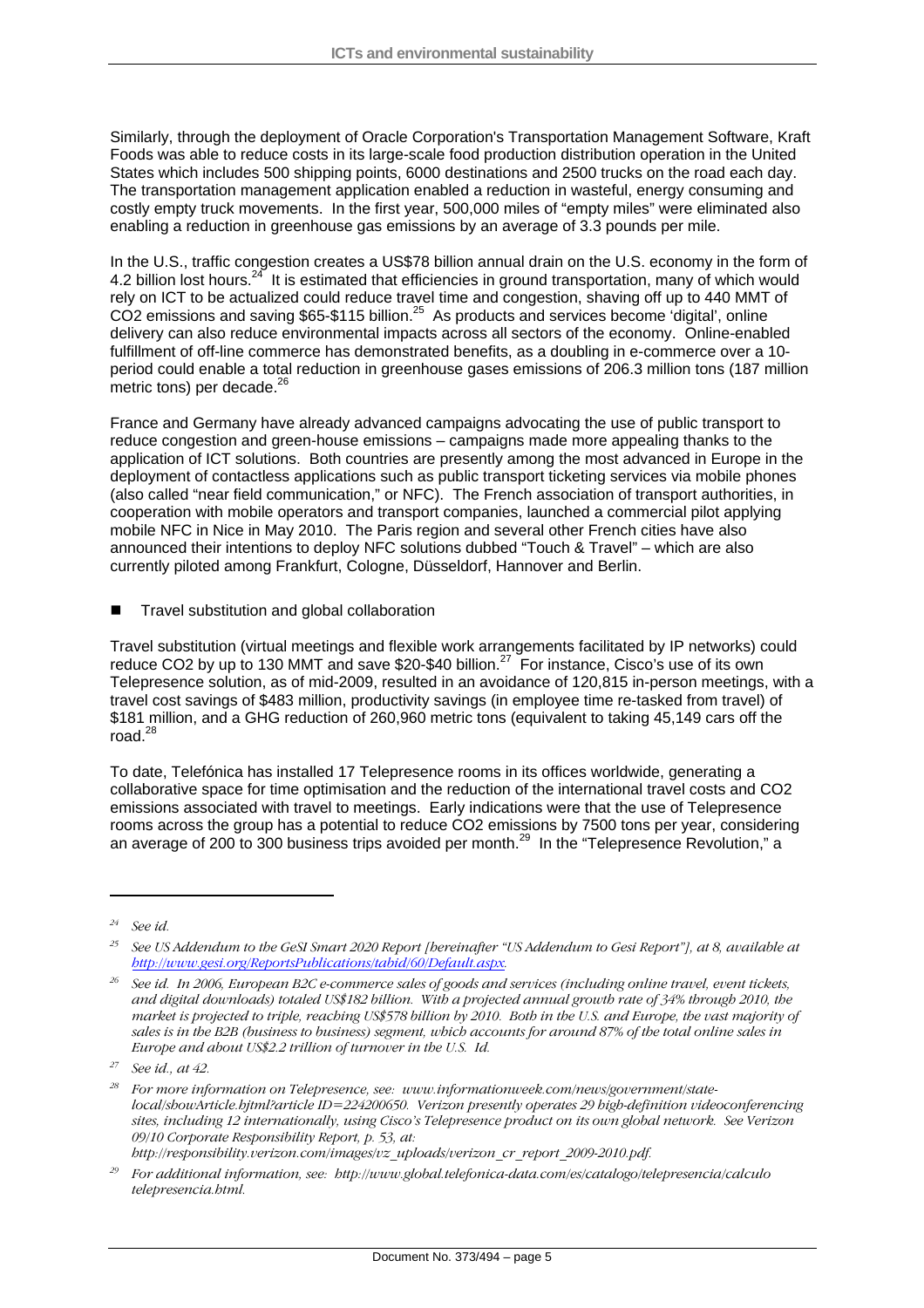study by the Carbon Disclosure Project and supported by AT&T, it found that a company with \$1 billion or more in annual revenue using four Telepresence rooms could achieve a financial return on investment in as little as 15 months. The study also found the use of Telepresence could: 1) save nearly 900 business trips in the first year of use; and 2) reduce emissions by 2,271 metric tons over five years – the greenhouse gas equivalent of removing 434 passenger vehicles from the road for one year.

Additional efficiencies – whether through Telepresence, conferencing or other similar innovations – can be enabled by global collaboration, creating personnel synergies, while reducing travel cost and impact. For example, consider a global health IT company, based in Australia, which plans to use private IP and other unified telecommunications solutions (such as IP telephony, 'follow me' solutions, IP-enabled audio and video conferencing) to integrate disparate work teams. Facilitating collaboration among applications developers in Bangalore, Chennai, and the UK for instance, as Verizon has found, can enable 25% efficiencies in the overall IT budget through global teamwork. A growing number of examples are producing similarly compelling results:

- A 2008 report by the University of Bradford and Sustain IT entitled "Conferencing at BT" showed that use of tele-conferencing solutions by BT has eliminated 717,494 face-to-face meetings. Each conference, on average, avoided travel of 267 miles across all modes of transport, with a minimum savings of 55kgs of CO2 per call (and a net annual savings of at least 53,552 tonnes of CO2 in one year alone).
- A study by Deutsche Telekom also showed that a videoconference over a distance of 100 kilometers uses less than 5% of the primary energy that would be consumed if the participants were to travel by car.<sup>[30](#page-6-0)</sup>
- France Telecom-Orange has deployed other teleworking solutions to limit employee travel, enable mobile access to the workplace, and operationalize Internet-based collaborative work tools.
- Employing related solutions deep into operations, Telecom Italia's info412 call centers now have almost a quarter of its workforce e-working. Telecom Italia has found that home-based staff spends 15% less time on calls and take 3.3% more calls per hour than colleagues based in the call center.<sup>[31](#page-6-1)</sup>
- By 2010, similar efforts by AT&T support approximately ten thousand remote workers, and based on a customer survey, estimates are that these solutions avoided 142 million commuter miles in 2009, resulting in a net reduction of 61,637 metric tonnes of CO2e.

more efficient and greener processes. Invariably, each initiative will need an element of investment enhancements or cost reductions along with the underlying measurement of a reduced CO2 footprint. For many businesses, the manner in which they conduct their operations can be optimized and improved by looking at the underlying business processes and ensuring they are streamlined, interoperable and most effective. Most business processes have an ICT component, and by understanding how processes are supported by applications and infrastructure, ICTs can help drive and should provide payback in operational efficiency, productivity improvements, revenue

patients the option of meeting a physician virtually instead of having to travel to the health care center. referrals and prescriptions had the potential to reduce  $CO<sub>2</sub>e$  emissions by up to 15,000 tonnes per year through reductions in patient travel and paper consumption. eHealth and mobile health efficiencies can have similar impacts on traditional processes, by giving In studying an eHealth system it deployed in Zagreb, Croatia, Ericsson found that the use of e-

computers known as thin clients, using only about ¼ of conventional PC power. Storage space and Similar efficiencies can also be utilized to consolidate or replace physical devices, increasing value and lowering energy use. Large power-hungry computer systems can be replaced by leaner computing power are simply sourced from a main data center, in exactly the quantities that the

<span id="page-6-0"></span>*<sup>30</sup> See Green Technology, supra note 14, at 11, citing Lehman Brothers, "The Business of Climate Change."*

<span id="page-6-1"></span>*<sup>31</sup> See id.*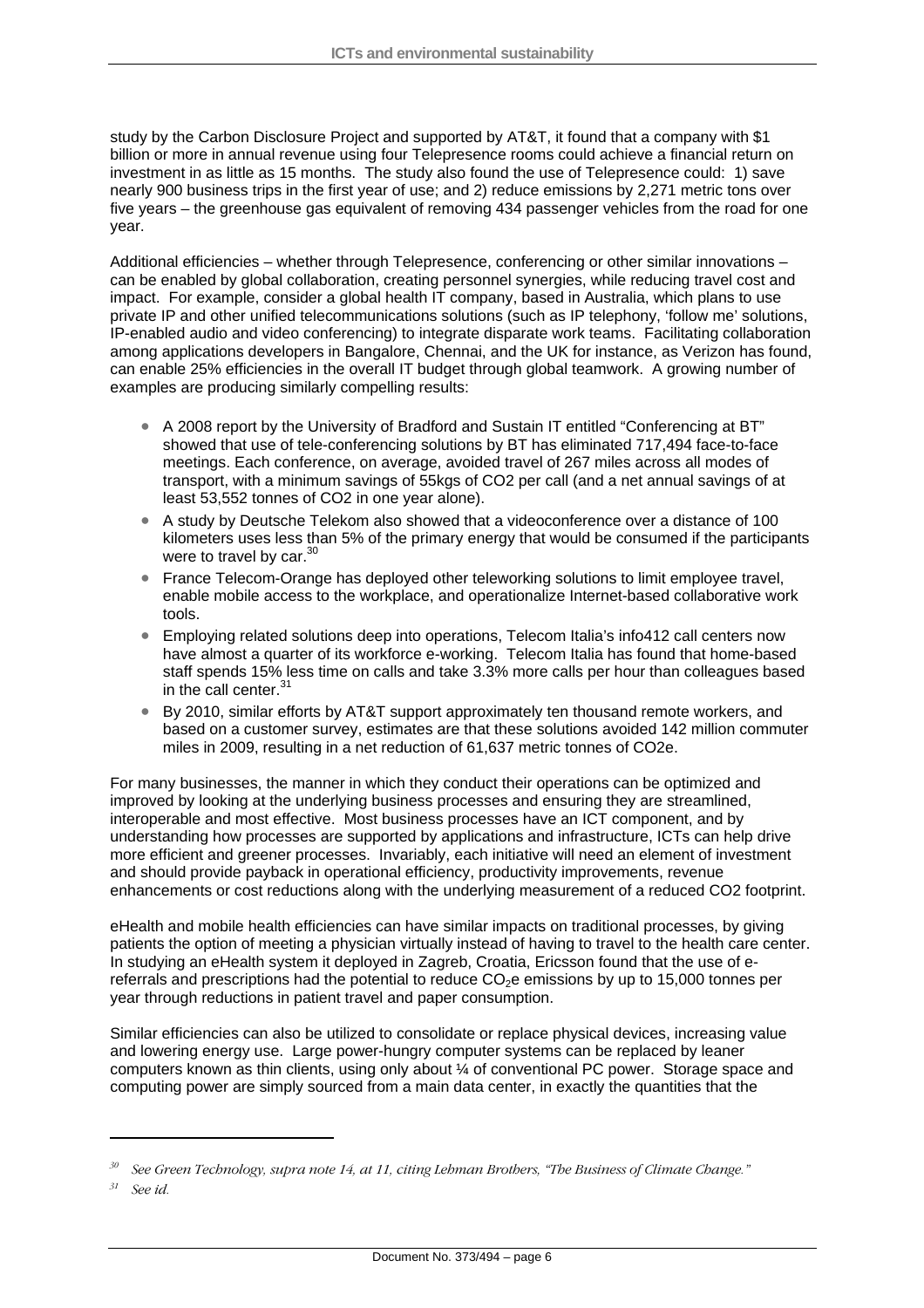company needs at that moment. In addition, the latest security solutions can be facilitated 'in the cloud'. Fault management, monitoring, security assessment, threat detection and prevention can occur through solutions deployed to act as communications network traffic moves between public and private networks – stopping denial of service and other cyber-security attacks at the backbone. ICTs are also being used actively to track consumption mitigation through implementation of these technical efficiencies. For instance, to-date, more than 1.2 million servers have been virtualized globally, which is equal to saving 8.4 billion kilowatt-hours of electricity a year.<sup>[32](#page-7-0)</sup>

Dematerialization or transformation of business processes Ξ

. Relatively simple actions can have a significant impact on the environment and energy efficiency and solid waste disposal problems. For instance, studies in the U.S. projected a savings of 16 million pounds of solid waste and a decrease in 13 billion gallons of toxic waste water, if every American household would switch to on-line billing and payment. "Dematerialization," or the presentation of information in a digital rather than physical form, can facilitate communications between suppliers and customers and reduce green house gas emissions trees (2 million tons of wood), reduction in GHGs by 3.9 billion pounds, elimination of 1.6 billion

Progress Energy is a Fortune 250 electric utility company serving approximately 3 million customers in 365 tons of paper, 730 tons of trees, 6 million gallons of water and prevents emissions of 1.85 million pounds of GHG. the southern U.S. It seeks to reduce billing costs and enhance customer service. Working with Oracle, it has introduced a new electronic billing and payment platform for its customers. Not only did the solution result in an annual savings in payment processing, paper and printing costs, but it saves

than 2kg of CO<sub>2</sub>e per media campaign – a 91% net reduction of CO<sub>2</sub>e emissions per media campaign. Ericsson has made a similar study of possible efficiencies in the digital delivery of taped media. A single media campaign using traditional methods produces approximately 410kg of  $CO<sub>2</sub>e$  emissions, whereas the Ericsson Spots4media digital delivery solution produces approximately 40kg of CO<sub>2</sub>e emissions, including tapes and physical distribution. The actual addition due to the ICT service is less

#### The ICT industry and its own footprint IV.

from the ICT sector will rise in the coming years from approximately 0.5 GtCO2e today (the equivalent of .5 billion metric tonnes of CO2) to 1.4 Gt CO2e by 2020.<sup>[34](#page-7-2)</sup> The rising energy demands of some ICT infrastructures need to be addressed to lower the environmental impact of a rapidly widening range of ICTs and applications products. Although ICTs are presently responsible for approximately 2% of carbon emissions,<sup>33</sup> some estimate that emissions

Nothing in the ICT sector functions without energy. However, not every computer or every device is performance, and ICC members are working actively to reduce energy consumption / CO2 emissions in the ICT sector: the same. Innovative technology can actually work far more efficiently with the same or improved

- Green Data Centers Deutsche Telekom is the first to test a biogas-powered fuel cell for use in data centers, supplying computers and cooling systems with fully climate-neutral energy.
- Renewable Energy ICT companies are banking on renewable energies and are testing new Orange has already installed over 750 solar base stations, to not only enable the connection of remote areas but also reduce CO² emissions. ways of powering their networks. For example, in Germany, Deutsche Telekom's power requirements are covered 100 percent by renewable energies. And in Africa, France Telecom-

<span id="page-7-0"></span>*<sup>32</sup> See Green Technology, supra note 14, at 19, citing Technology CEO Council, "A Smarter Shade of Green."*

<span id="page-7-1"></span>*<sup>33</sup> Gartner, Green IT: The New Industry Shockwave, presentation at: Symposium/ITXPO conference, April 2007.*

<span id="page-7-2"></span>*<sup>34</sup> Smart 2020 Report, supra note 8, at 10.*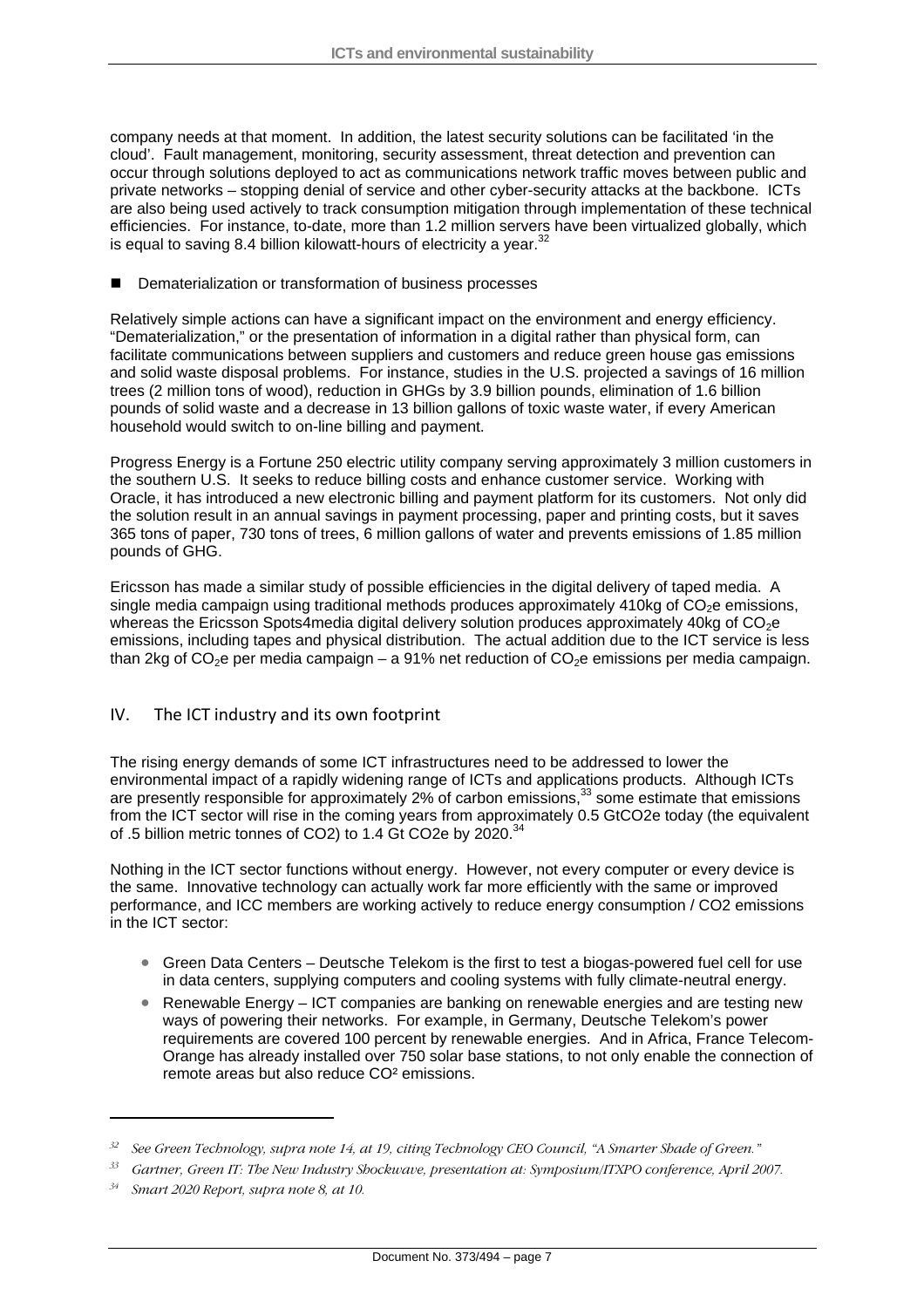- Renewable Energy Self-Generation In its headquarters (District C), Telefónica has the largest rooftop solar energy production installation in Europe and one of the largest in the world. The installation has more than 16,600 photovoltaic solar panels that are installed on the canopy that covers the entire office complex. Electricity generated each year reaches 3.6 GWh/year, which will prevent the emission of more than 1,600 tons of CO2 into the atmosphere.<sup>[35](#page-8-0)</sup>
- Remote Energy Management Software installed by Verizon on 150,000 PCs in 2009, saving enough energy to power 88,000 homes annually. A similar solution installed by AT&T, to power down computers at night, is expected to save 135 million kilowatt hours per year.
- Vehicle Fleet Idling A reduction program implemented by Verizon saved 1.7 million gallons of fuel, equal to eliminating more than 33 million pounds of CO2 annually.
- Vehicle Fleet Conversion Verizon announced in June 2010 that it is adding 501 Ford E-250 cargo vans up-fitted with clean-burning compressed natural gas engines to its fleet. This follows its earlier announced purchase of 576 Chevrolet Silverado hybrid trucks, expected to deliver up to a 40% improvement in city cycle fuel economy.
- Vehicle Dispatch Reduction In 2009, AT&T avoided approximately 1,250,000 dispatches through various efficiency efforts – saving 10,041 tons of CO2 emissions (assuming an average of 9.3 miles per trip), the equivalent of taking 1,920 cars off the road for a year.
- Change from air to surface transport Ericsson has made a strategic shift from air to surface freight, with 60% of its products transported in 2009 by surface, up from 43% in 2008.
- Carbon Reduction Commitments BT has reduced its global carbon emissions by 54% based achieve 80% by 2020. To this end the company has a target of providing 25% of its needs on a 1997 baseline with an aggressive climate change stabalization intensity commitment to through wind turbines on or adjacent to its own premises by 2016.

products and production processes, with increased emphasis on R&D and innovation to improve roduct design. p The sector continues to mitigate its own environmental impact through better life-cycle audits of its

#### . The policy landscape  $V_{\cdot}$

issues related to climate change and to encourage the sector to remediate its own carbon footprint. For instance in 2008, The EU Heads of State and government set a series of demanding crossindustry climate and energy targets to be met by 2020. These are: Several governments have recommended ambitious policy goals, both to enable ICTs to address

- A reduction in EU greenhouse gas emissions of at least 20% below 1990 levels
- 20% of EU energy consumption to come from renewable resources
- A 20% reduction in primary energy use compared with projected levels, to be achieved by improving energy efficiency.<sup>[36](#page-8-1)</sup>

also to enable reductions in the remaining 98%, the EU has recommended that the ICT sector fulfill its In view of the ICT industry's capacity to address not only its own 2% of the global carbon footprint, but EU 2020 goals by 2015.<sup>37</sup> To enhance the cost-effective improvement of energy end-use efficiency among Member States, the EU issued a new Directive in April 2006.<sup>38</sup> Its purpose is to not only remove market barriers and imperfections that impede the efficient end-use of energy, but also, to

<span id="page-8-0"></span>*<sup>35</sup> More information please visit: http://www.telefonica.com/ext/rc08/atlasrc/cspages/site/casestudypopup-en-07079.html* 

<span id="page-8-1"></span>*<sup>36</sup> See the EU Climate and Energy Package, at: http://ec.europa.eu/environment/climat/climate\_action.htm.*

<span id="page-8-2"></span>*<sup>37</sup> European Parliament Report on a New Digital Agenda for Europe: 2015 (25 March 2010), A7-006/2010, 59.* 

<span id="page-8-3"></span>*<sup>38</sup> See generally Directive 2006/32/EC, of the European Parliament and of the Council, of 5 April 2006, on Energy End-use Efficiency and Energy Services, repealing Council Directive 93/76/EEC.*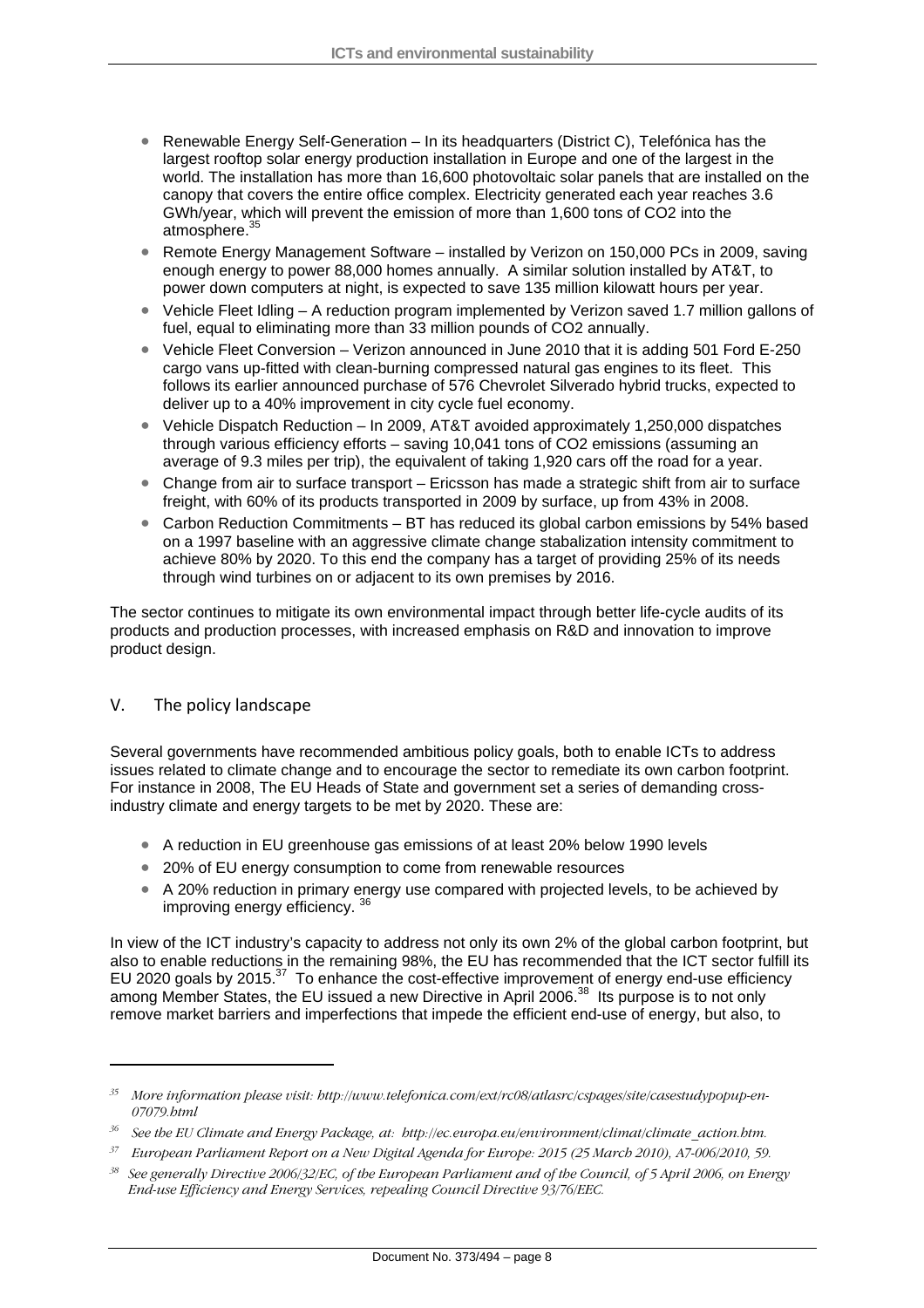create the conditions for development and promotion of energy efficiency improvement measures.

The ICT sector is working in Europe with the European Commission to develop common stan dards to measure carbon footprint, to overcome regulatory hurdles to the marketing of low carbon ICT technologies and also to develop and agree in an industry-wide methodology for the carbon footprinting of ICT products and services. This work is being developed within the ICT for Energy Efficienc y Forum (ICT4EE), launched in February 2010. Sectoral institutions such as DigitalEurope, GeSI<sup>[39](#page-9-0)</sup>, JBCE and TechAmerica-Europe are actively participating in the Forum, whose objectives are three:

- To demonstrate the commitment of the ICT sector to work in partnership to deliver energy managing the energy efficiency of its own processes through delivery of its 3 year roadmap. efficient ICT solutions in other sectors of the economy and demonstrate leadership in
- To help ensure a coordinated approach from the ICT sector to policy recommendations on ICT4EE, climate and energy policies.
- To support the development of informed and coordinated policy-making on the ICT4EE agenda in the European Commission, European Parliament and within Member States.

contribution to this area. The study, Evaluating the Carbon Reduction Impacts of ICT, is an The follow-up to the Smart2020 Report, released by GeSI on 1 September 2010, is an important assessment methodology, providing guidance and illustrative case studies to industry and other stakeholders on measuring the transformative CO<sub>2</sub>e reduction potential of ICT.

The Federal Communications Commission (FCC) in the U.S. intends to begin a proceeding to improve U.S. is expected to build upon the Department of Energy's 2008 Data Center Efficiency Program, the energy efficiency and environmental impact of the communications industry, including a government leadership role in improving the energy efficiency of its data centers.<sup>40</sup> This effort in the which aimed at increasing the energy efficiency of 1,500 "mid-tier and enterprise class data centers by 25% and 200 "enterprise-class data centers" by 50% by 2010.

Internet Governance Forum (IGF) in Hyderabad in 2008, "the impact of ICT on the environment needs to be looked at holistically, including its broader transformation in the economy and the impact on the ecosystem as a whole." $42$  The relative growth in ICT-related energy must be weighed against the efficiencies it can enable against all businesses. For instance, the recently announced National Broadband Plan of the U.S. FCC provided some of this perspective in the context of its own develop ing policy: However, some more recent policy-setting in this space has recognized that the ICT sector is "already about three times more energy-efficient than the economy as a whole."<sup>41</sup> As emphasized at the

"Imagine a connected America where millions are on a smart grid, cutting greenhouse gases from power plants by as much as 12 percent – the equivalent of taking 55 million cars off the road."

In the U.S., the FCC has proposed collaboration and study with the Department of Energy, to understand the communications, security and privacy-related requirements of electric utilities, to

<span id="page-9-0"></span>*<sup>39</sup> As a follow-up to the GeSI Smart2020, GeSI is presently working with the Boston Consulting Group (BCG) to work to measure the energy efficiency value of ICT systems. The BCG report is to be released in develop a frame early fall 2010.* 

<span id="page-9-1"></span>*<sup>40</sup> March 2010), at Federal Communications Commission, Connecting America: the National Broadband Plan ( 287-288, available at: http://download.broadband.gov/plan/national-broadband-plan.pdf.* 

<span id="page-9-2"></span>*Economic Recovery to a Greener Economy: Mobilising ICT-based Innovations, EPC Policy Brief (July 2009), at: 41 http://www.epc.eu/documents/uploads/373530745\_Economic%20recovery%20to%20a%20greener%20economy.pdf* 

<span id="page-9-3"></span><sup>&</sup>lt;sup>42</sup> See Comments of Joseph Alhadeff, Oracle, in Workshop 52: ICTs and an Environmentally Sustainable Internet, at: *tally-intgovforum.org/cms/2008-igf-hyderabad/event-reports/72-workshops/349-icts-and-an-environmen rnet-another-challenge-of-connecting-the-next-billion-internet-users-worshop-52. sustainable-inte*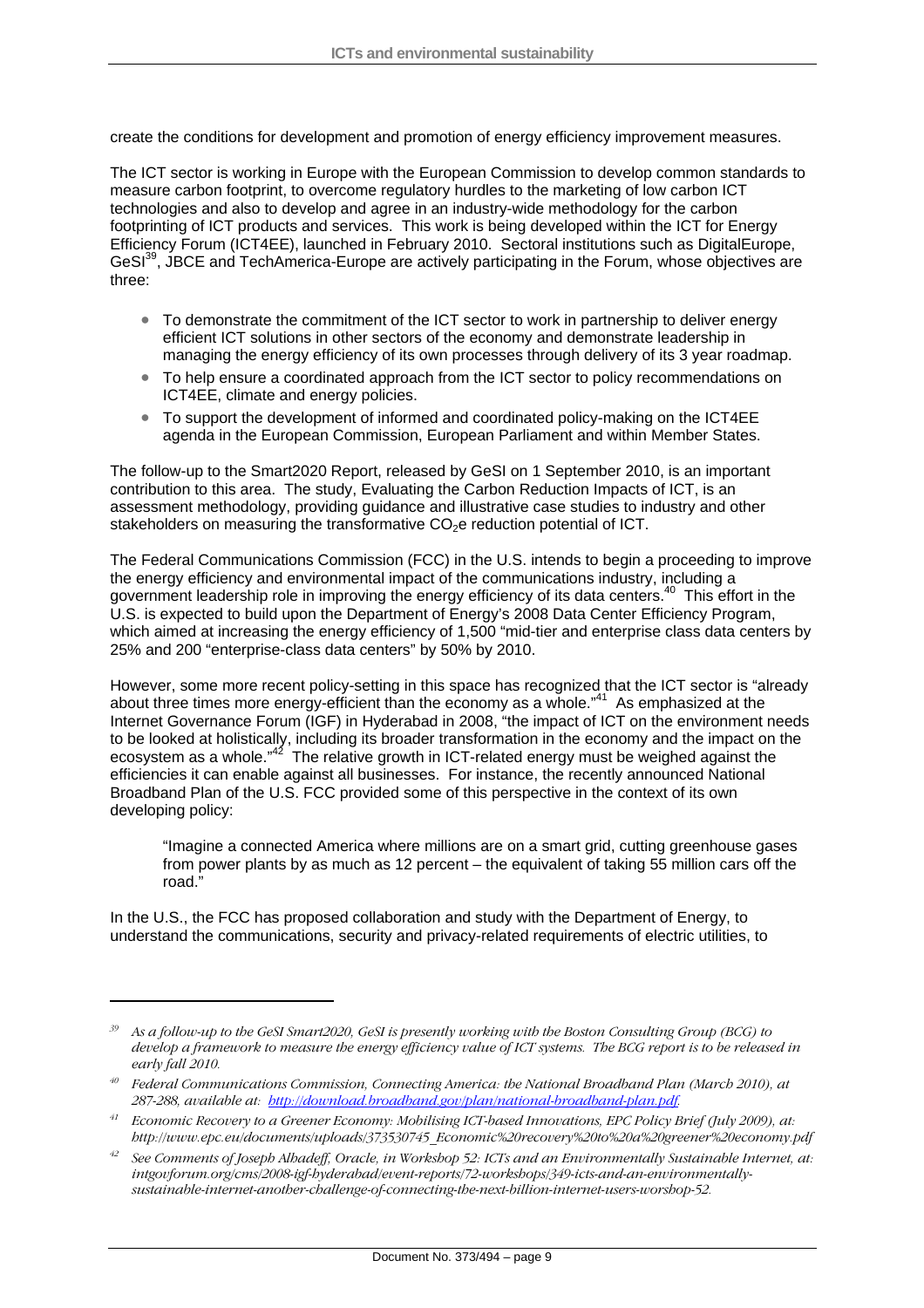inform federal Smart Grid policy.<sup>43</sup> And further, the International Telecommunication Union (ITU) has established a studaygroup on ICTs, the environment and climate change that is working with GeSI, governments, the ICT industry<sup>44</sup> and other institutions to promote and foster policy development in this space. $45$ 

address key societal goals with an appropriate investment friendly environment and the continued , technology development and deployment is integral to achieving many global future energy objectives must be reversed, as innovative technologies will be critical to improvements. In some areas, where lack of interoperability may frustrate efficient and effective ICT deployment, there may be a need for greater harmonization and standardization. Policy makers and regulators need to closely work together with ICT companies to develop the right framework conditions for the innovation and Thoughtfully ambitious policies will be required – policies which recognize the potential of ICTs to flexibility to innovate. Noble, while misguided regulations (e.g., flat energy consumption taxes) could stifle innovation and have the opposite effect vis-à-vis energy reduction goals.<sup>46</sup> Further, while the ICC is concerned that investment in research has declined for the last few decades.<sup>47</sup> This trend implementation of developing ICT solutions.

Policymakers also have an important role to play when it comes to educating consumers (as many quantifiable, documented and accountable would help the adoption of innovative technologies that can energy saving innovations tend not to be visible) and participating in the international standard-setting process. For instance, having a global carbon accounting standard which is recognizable, be immediately translated into economic benefit, regardless of where a company is operating.

broader perspective. As discussed above, the introduction of ICTs has led to unprecedented cost reduction, coupled with vast increases in productivity and efficiency. The positive contribution of ICT solutions has the potential to broadly impact the way our economy is structured. Policymakers should also be encouraged to look at the role of ICTs in the sustainability debate from a

#### VI. Conclusion

l New and stronger action on climate change is needed. The ICT sector will need the engagement of al authorities will have a particularly key role to play as investors in modernizing their own services and as pioneers and solution oriented supporters for innovative developments which require wide stakeholders to help in the reduction of CO2 and energy consumption. Governments and public coordination and incentives in selected cases.

We therefore believe that putting the same energy and focus in taking carbon out of business processes will deliver competitive advantages, while simultaneously supporting the sustainability age nda. Examples of how this could be accomplished include:

- Modeling of costs and associated carbon emissions generated from activities
- Identify and message on dependencies that drive cost and carbon emissions

<span id="page-10-0"></span>*<sup>43</sup> See id., at 272.* 

<span id="page-10-1"></span>*<sup>44</sup> Some companies have partnered with civil society organizations to advance forward-thinking policy recommendations of their own. For instance, Ericsson, together with the World Wildlife Fund (WWF), has developed a Five Step Plan with recommendations for policy makers for transitioning to a low carbon economy. For more information, see: www.ericsson.com/res/thecompany/docs/corporateresponsibility/cr08\_doc/wwf\_ericsson\_5step\_plan.pdf.* 

<span id="page-10-2"></span>*<sup>45</sup> For more information on this effort, see:<http://www.itu.int/themes/climate/>.* 

<span id="page-10-3"></span>*<sup>46</sup> See Comments of Joseph Alhadeff, supra note 42.*

<span id="page-10-4"></span>*<sup>47</sup> See ICC Commission on Environment and Energy, Energy Today and Options for Tomorrow (15 May 2009), Doc. No. 213/59, at 9, citing OECD/IEA, Energy Technology Perspectives 2008 in Support of the G8 Plan of Action, Scenarios and Strategies to 2050 (Paris 2008).*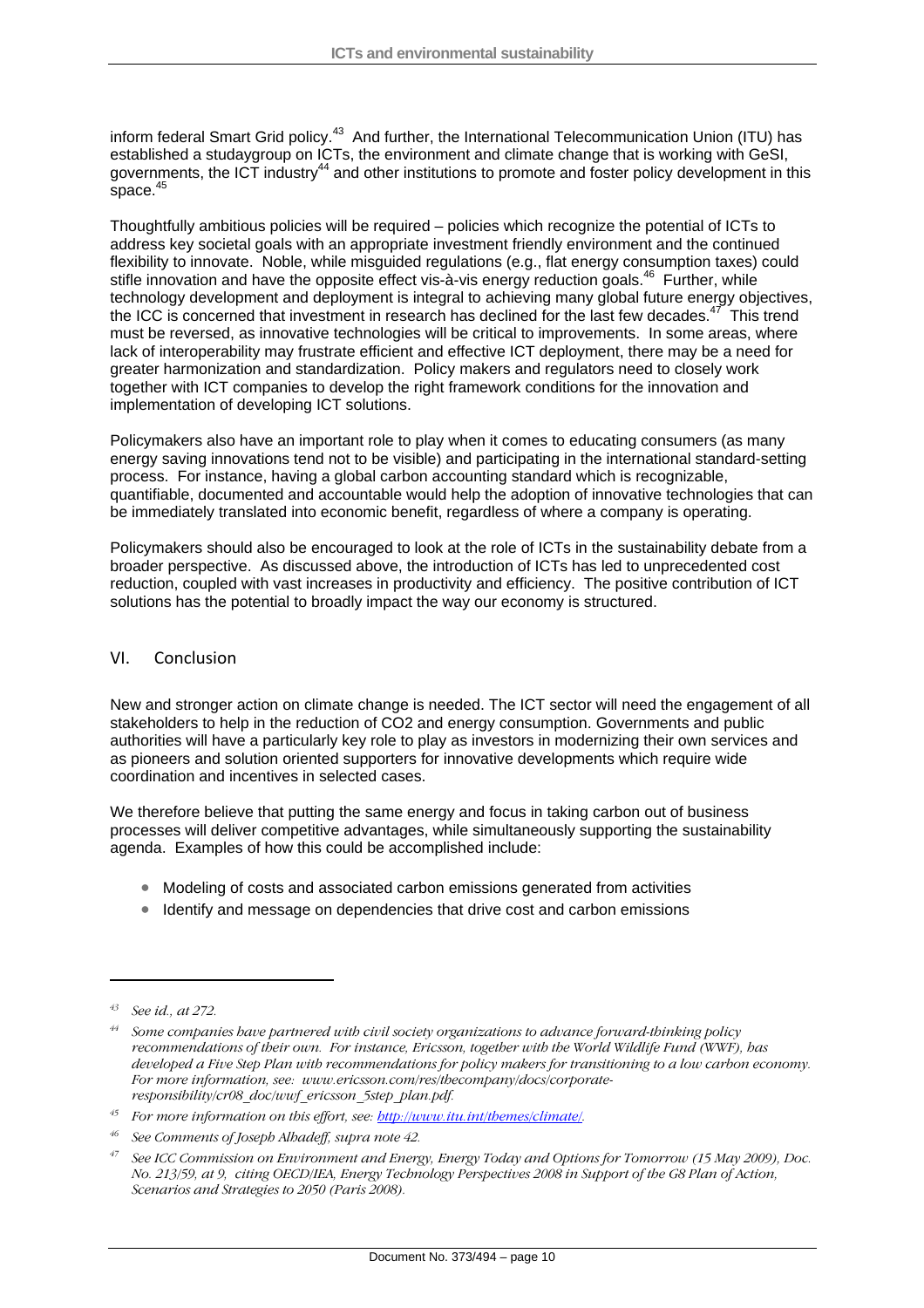- Prioritize and cost-justify "green" investments by demonstrating impact and potential short, medium and long term cost savings
- Ensure alignment of sustainability objectives with strategic goals

Companies and governments will face an unlimited number of environmental sustainability choices – all great ideas enabled by technical innovations. Innovative ICT solutions can help organizations m ap out their priorities, informing decisions as to funding, staffing and resource allocation to improve leading the way to a low carbon society. Without a modern telecommunication infrastructure of high speed networks, society cannot reap the whole potential of possible CO2 emission reduction that sustainability and profitability, further driving growth and innovation. In all of these efforts, modern high speed broadband networks will be the crucial enabler for almost all industries and essential for Green ICT solutions can provide.

moment.<sup>[48](#page-11-0)</sup> The political agreement reached at COP15 is but one key indicator of international commitment to finding durable solutions to climate change. As a global multi-sectoral business organization, ICC stands ready with its members to further engage with policy makers to facilitate and implement a transition to a future low-carbon economy. And as a key enabler for productivity, growth and jobs, ICTs will also be a key factor for achieving the carbon emission reduction goals critical to that effort. The ICC recognized the 15th session of the Conference of the Parties (COP) meeting in Copenhagen – of the United Nations Framework Convention on Climate Change (UNFCCC) – as an important

<span id="page-11-0"></span>*<sup>48</sup> See Business View on the UNFCCC post-2012 Framework to Address Climate Change, Policy Statement of the ICC Commission on Environment and Energy (Doc. 213/76) (18 November 2009), at: [http://www.iccwbo.org/uploaded Files/ICC/policy/environment/COP15/Business\\_views\\_post-2012\\_framework.pdf](http://www.iccwbo.org/uploaded Files/ICC/policy/environment/COP15/Business_views_post-2012_framework.pdf).*